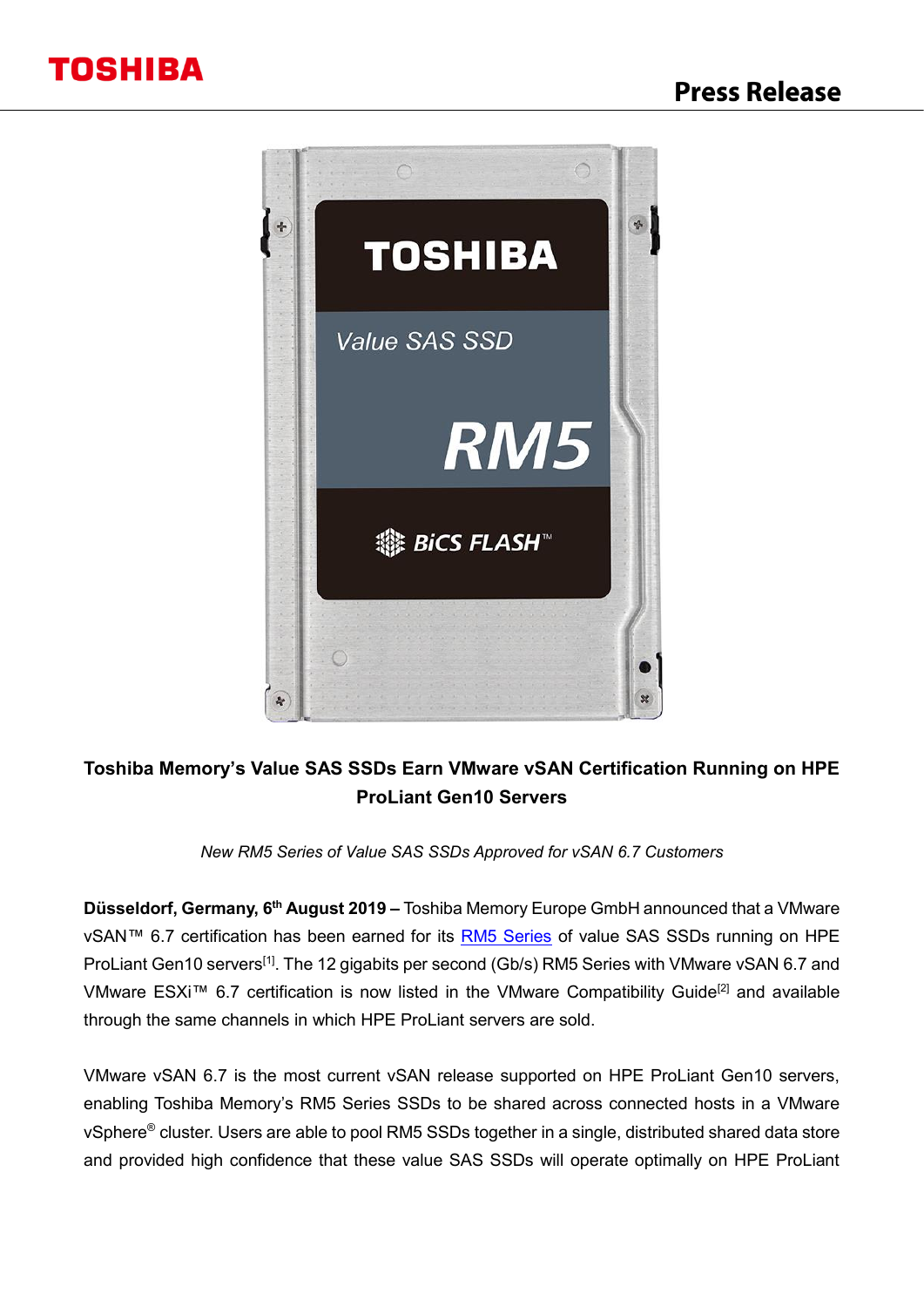# **TOSHIBA**

Gen10 servers running a vSAN solution.

RM5 Series SSDs deliver faster, lower latency storage performance than enterprise SATA SSDs and support up to 64 percent<sup>[3]</sup> higher maximum bandwidth. These drives also reduce the query time of a TPC Benchmark™ H-like (or TPC-H) analytical workload by up to 25 percent<sup>[4]</sup> as validated through third-party benchmark testing. At similar price points to SATA SSDs, the RM5 Series delivers significantly more performance per dollar and is designed to replace enterprise SATA SSDs in server applications.

"For many applications, enterprise SATA SSDs may become a bottleneck to the server, preventing the CPU from reaching its operational or transactional potential. Given that the top workloads for VMware vSAN are transactional databases, storage performance is critical," said Lee Caswell, vice president of products, Storage and Availability Business Unit, VMware. "We are pleased to collaborate closely with Toshiba Memory, certifying their new class of SSD for the fast-growing hyper-converged infrastructure market, providing customers with greater value and performance."

"The RM5 Series, demonstrates significant performance improvements and in this way delivers up to 22 percent<sup>[5]</sup> better data analytics performance per dollar than that of a SATA drive," said Paul Rowan, vice president at Toshiba Memory Europe GmbH. "Achieving VMware vSAN 6.7 certification for our RM5 value SAS SSDs provides customers with the confidence they need when deploying a vSAN solution."

"We continue to introduce the most innovative technology in HPE ProLiant servers, enabling customers to improve application performance across new, demanding workloads in order to accelerate the delivery of new ideas, products and services," said Katherine Toups, director Hybrid IT Shared Server Options at HPE. "Through our latest collaboration with Toshiba Memory, combining HPE ProLiant servers with new, costeffective SAS SSDs from Toshiba Memory, we are delivering a boost in application and system value for vSAN users while making the upgrade process easier."

For further information about Toshiba Memory's RM5 value SAS SSDs in HPE ProLiant servers or how Toshiba Memory can help you prepare for "life after SATA," visit [https://us.toshiba-memory.com/hpe.](https://us.toshiba-memory.com/hpe)

### **Notes:**

[1] VMware vSAN 6.7 certification has been earned for Toshiba Memory's RM5 Series of value SAS SSDs running on HPE ProLiant Gen10 servers.

[2] The VMware Compatibility Guide is available at:

[https://www.vmware.com/resources/compatibility/vcl/result.php?search=KRM5&searchCategory=all&%26lpos](https://www.vmware.com/resources/compatibility/vcl/result.php?search=KRM5&searchCategory=all&%26lpos%3Dapps_scodevmw+%3A+0=Search) [%3Dapps\\_scodevmw+%3A+0=Search.](https://www.vmware.com/resources/compatibility/vcl/result.php?search=KRM5&searchCategory=all&%26lpos%3Dapps_scodevmw+%3A+0=Search)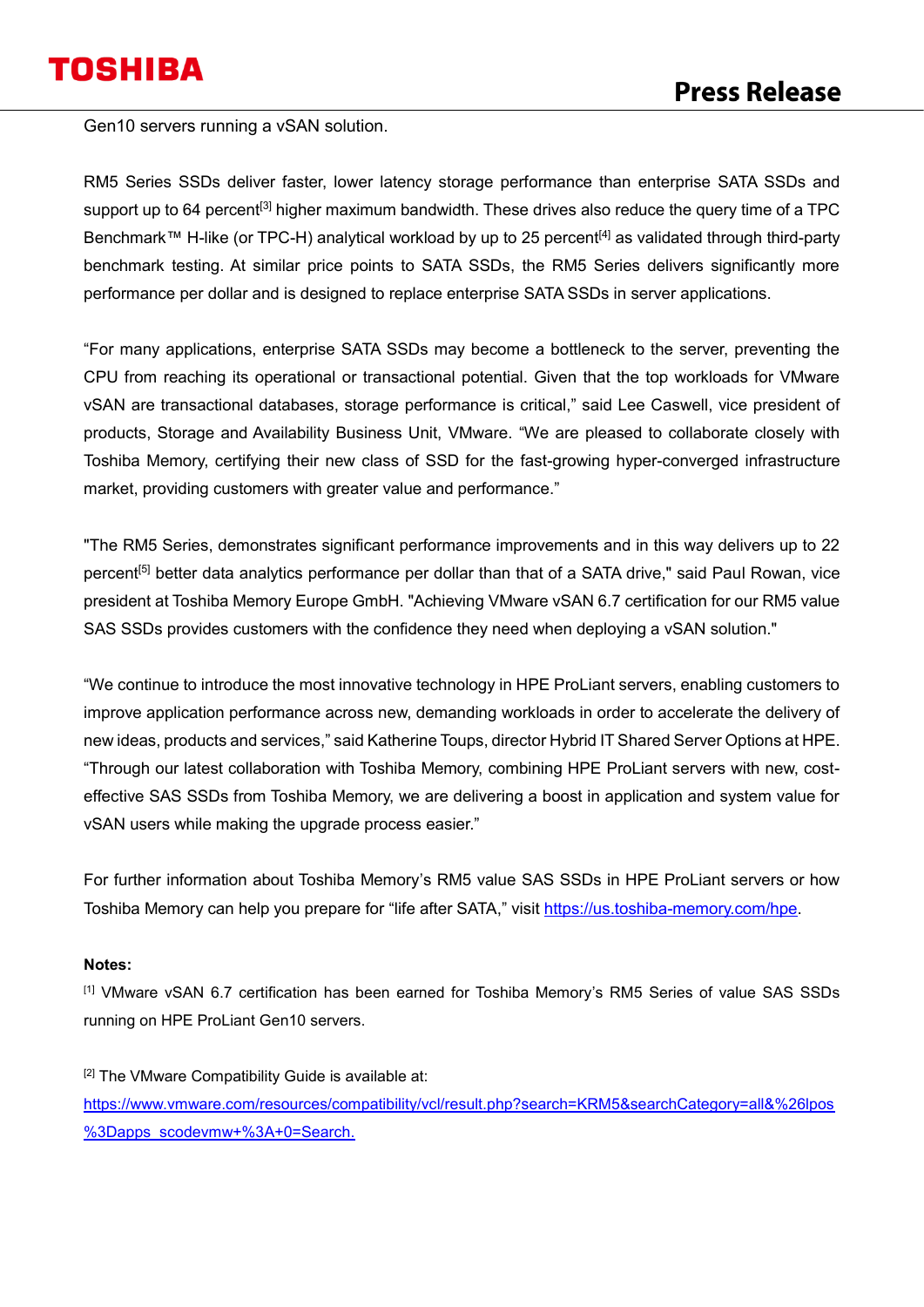# **TOSHIBA**

## **Press Release**

[3] From the Principled Technologies® Report entitled, "Make business decisions faster with value SAS and data center NVMe™ SSDs from Toshiba Memory," and available at: [https://principledtechnologies.com/portfolio](https://principledtechnologies.com/portfolio-marketing#Toshiba)[marketing#Toshiba,](https://principledtechnologies.com/portfolio-marketing#Toshiba) June 2019, page 3. The 64 percent higher maximum bandwidth was determined as follows:

Time to complete the query set: Enterprise SATA SSDs = 36:53. Value SAS SSDs = 27:37. 36:53 - 27:37 / 36:53 = 35.7 -100 percent = 64.2 percent.

[4] From the Principled Technologies Report entitled, "Make business decisions faster with value SAS and data center NVMe SSDs from Toshiba Memory," and available at: [https://principledtechnologies.com/portfolio](https://principledtechnologies.com/portfolio-marketing#Toshiba)[marketing#Toshiba,](https://principledtechnologies.com/portfolio-marketing#Toshiba) June 2019, page 3. The 25 percent query time reduction was determined as follows:

Time to complete the query set: Enterprise SATA SSDs = 36:53. Value SAS SSDs = 27:37. 27:37 / 36.53 = 0.75 -100 percent = 25 percent.

[5] From the Principled Technologies Report entitled, "Make business decisions faster with value SAS and data center NVMe SSDs from Toshiba Memory," and available at: [https://principledtechnologies.com/portfolio](https://principledtechnologies.com/portfolio-marketing#Toshiba)[marketing#Toshiba,](https://principledtechnologies.com/portfolio-marketing#Toshiba) June 2019, page 4. The 22 percent better data analytics performance per dollar was determined as follows:

Cost per iteration: Enterprise SATA SSDs = \$11.51. Value SAS SSDs = \$8.96.  $$8.96 / $11.51 = 0.78 - 100$  percent = 22 percent.

NVMe is a trademark of NVM Express, Inc. Principled Technologies is a registered trademark of Principled Technologies, Inc. TPC BenchmarkH (or TPC-H) is a trademark of the Transaction Processing Performance Council. VMware ESXi, VMware vSAN and VMware vSphere are trademarks or registered trademarks of VMware, Inc. in the United States and/or various jurisdictions. All other trademarks or registered trademarks are the property of their respective owners.

#### ###

#### **About Toshiba Memory Europe GmbH**

We, Toshiba Memory Europe GmbH, are the European business of Toshiba Memory Corporation. Our company offers a broad product line of flash memory products, including SD Cards, USB flash drives, and embedded memory components, in addition to solid state drives (SSD). Our company maintains offices in Germany, France, Spain, Sweden and the United Kingdom. President is Masaru Takeuchi.

For more information on the full range of our memory and SSD products please visit: business.toshiba-memory.com